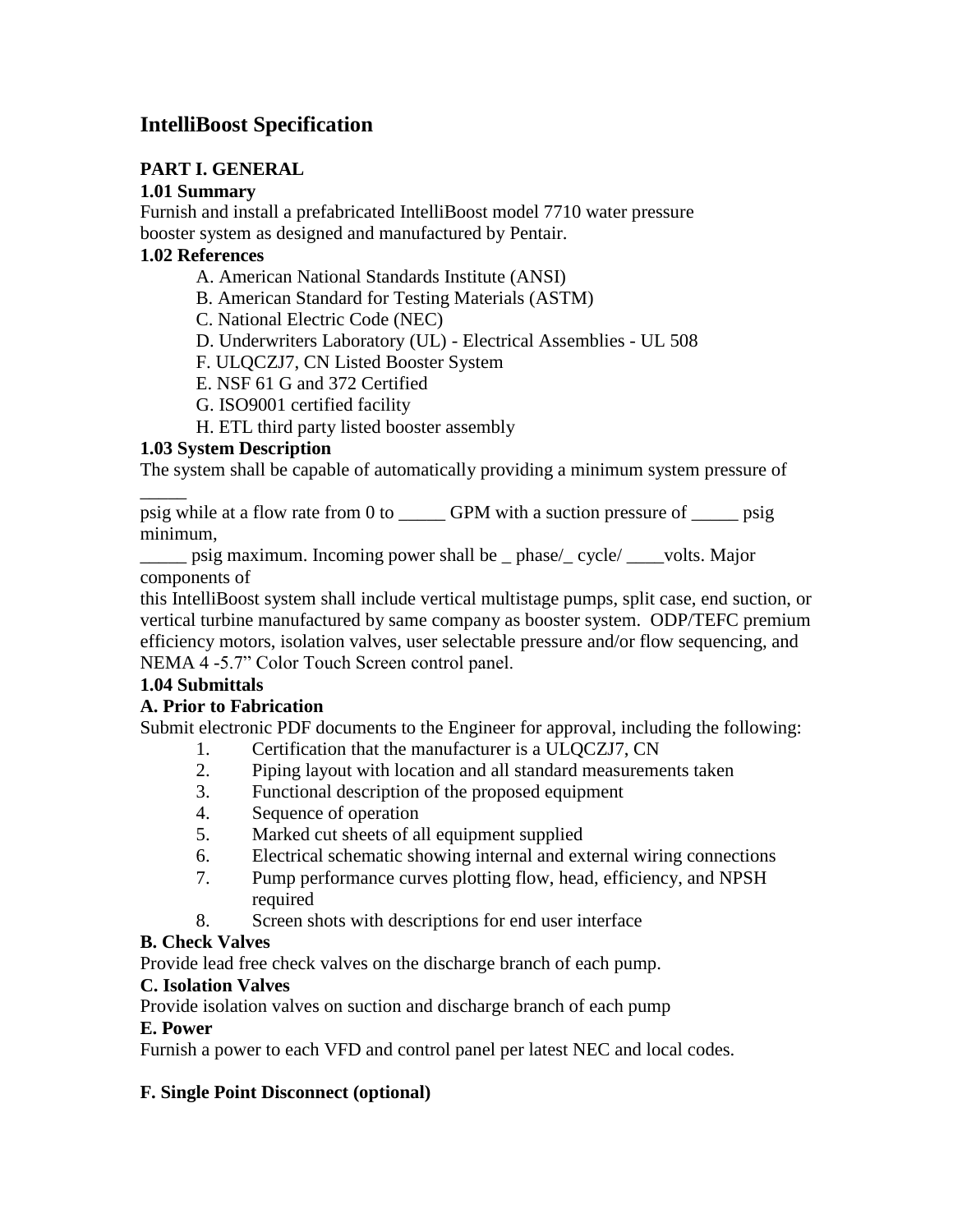Enclosure and base pan shall be Nema 1,12,4,or 4X . It shall house all main disconnect with external operating handle and include control power transformer and other necessary controls.

All of the electrical components shall be factory wired and tested by the pump system manufacturer in accordance with the provisions of the National Electrical Code. All control wires shall be individually numbered and each component shall be labeled accordingly. All internal wiring shall be copper stranded, A.W.G. with a minimum insulation of 90o C. Pump manufacturer shall certify the complete power and control assembly with the UL mark for Industrial Control panels.

# **G. Pressure Transducers and gauges**

Provide 4-20 mA transducers and liquid filled pressure gauges shall be provide on suction and discharge manifolds

# **H. HMI touch screen Controller**

- 1. Provide a UL listed 5.7" color touch screen controller to control all pump starts and stops and indicate alarm and or fault conditions.
- 2. Enclosure dimension 16"h x 12"w x 8"d
- 3. The controller shall have the following features:
	- a. Selectable pump sequencing on same controller
	- b. Input voltage =  $100-240$  VAC 50/60 Hz
	- c. Non-volatile internal memory to prevent program loss due to power failure
	- d. Power Off/On Switch
	- e. Auto Detect specialized internal software to automatically and continually determine the optimal start and stop speed of each pump to ensure lowest possible kW and water usage. Feature will eliminate pump cycling automatically
	- f. Auto Commission- specialized internal software to automatically calibrate the booster to meet the buildings demand profile, obey customer selected operating conditions. Software will also determine no flow without use of separate sensor. Feature will eliminate specialized start-up personal and ensure booster is operating at best efficiency to meet customers set points
	- g. External Fault and Alarm inputs, (4) User selectable
	- h. Relay Outputs (6 amp, form 'C') fault and alarm, (4) User selectable
	- i. Complete preventative maintenance notification based upon life expectancy of pump, motor, VFD, PLC and transducers
	- j. Control power light, pulsating audiovisual alarm system
	- k. Complete VFD access on controller HMI to allow operator to run pumps in manual at desired frequency
	- l. User selectable reaction to specific alarm
		- a. Transducer failure or loss of signal = shutdown or mantain a selectable max speed for all pumps
		- b. Alarms can be set to shut down after a determined amount of faults within "X" hrs
	- m. Help buttons available on touchscreen to provide the customer additional Support